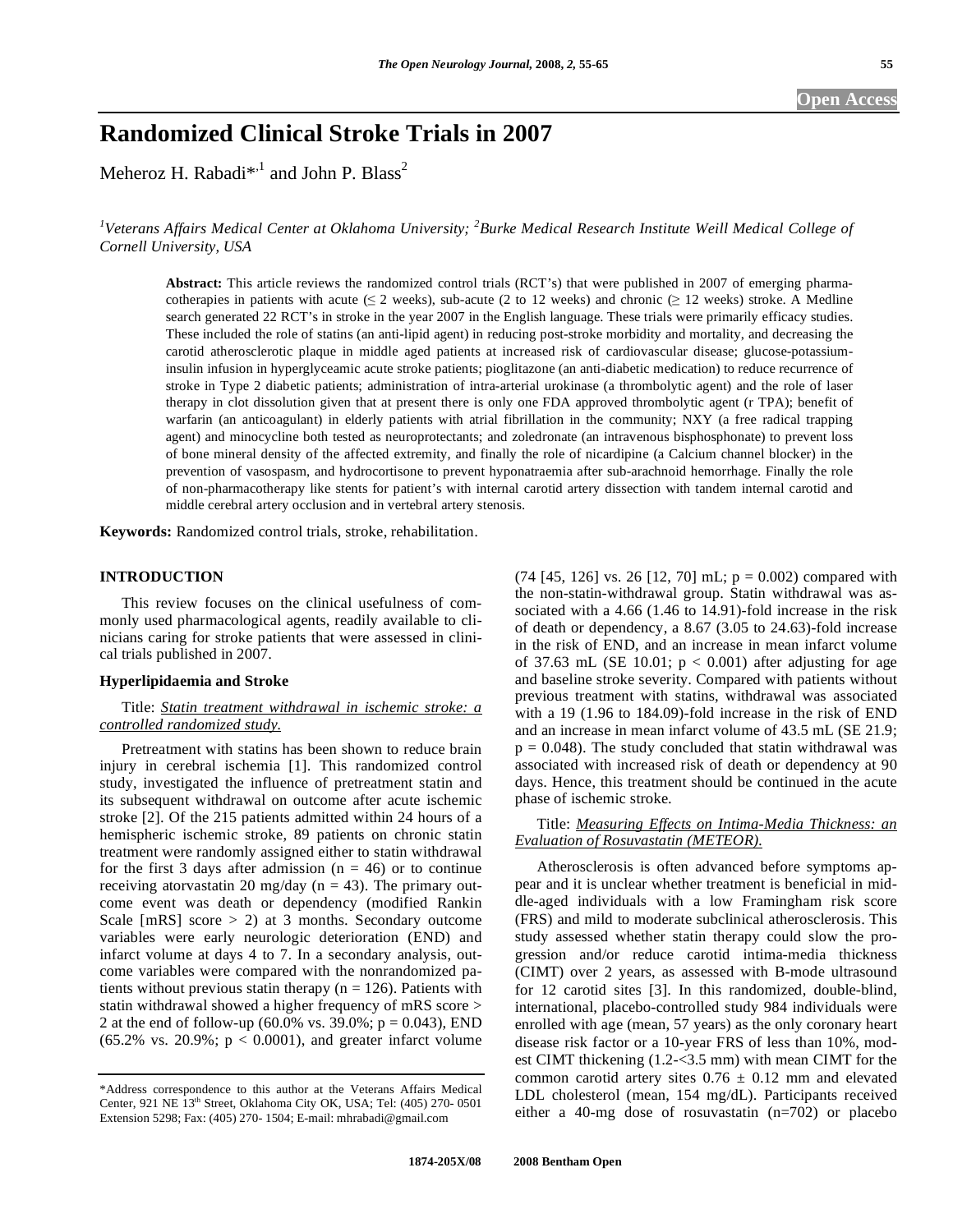(n=282). Among participants in the rosuvastatin group, the mean (SD) baseline LDL cholesterol level of 155 (24.1) mg/dL declined to 78 (27.5) mg/dL, a mean reduction of 49% (P<.001 vs. placebo group). The change in maximum CIMT for the 12 carotid sites was -0.0014 (95% CI, -0.0041 to 0.0014) for the rosuvastatin group vs. 0.0131 (95% CI, 0.0087-0.0174) for the placebo group (P<.001). The maximum change in CIMT for the rosuvastatin group was - 0.0038 (95% CI, -0.0064 to -0.0013) mm/y for the common carotid artery sites (P<.001), -0.0040 (95% CI, -0.0090 to 0.0010) for the carotid bulb sites (P<.001), and 0.0039 (95% CI, -0.0009 to 0.0088) for the internal carotid artery sites (P = .02). The change in mean CIMT for the rosuvastatin group for the common carotid artery sites was 0.0004 (95% CI, - 0.0011 to 0.0019) mm/y (P<.001). All p-values were vs. placebo group. Overall, rosuvastatin was well tolerated with infrequent serious adverse cardiovascular events over 2 years. In middle-aged adults with an FRS of less than 10% and evidence of subclinical atherosclerosis, rosuvastatin significant reduced the rate of progression of maximum CIMT over 2 years vs. placebo. However, long-term trial is needed to determine the clinical implications of these findings.

#### **Treatment of Diabetes Mellitus and Stroke**

 Title: *Effects of pioglitazone in patients with type 2 diabetes with or without previous stroke: results from PROactive (PROspective pioglitAzone Clinical Trial In macroVascular Events [4].*

 Diabetes is an important risk factor for stroke. This prospective, double-blind study randomized 5238 patients with type 2 diabetes and a history of macrovascular disease to either pioglitazone (titrated to 45 mg) or placebo, in addition to continuing their diabetes and cardiovascular medications [4]. This study evaluated the risk of stroke and other cardiovascular outcomes in patients with (n=984) and without (n=4254) prior stroke. In patients with previous stroke (486 in the pioglitazone group and 498 in the placebo group), there was a trend favoring the pioglitazone for the primary end points: all-cause death, nonfatal myocardial infarction, acute coronary syndrome, and cardiac intervention (including coronary artery bypass graft or percutaneous coronary intervention), stroke, major leg amputation, or bypass surgery or leg revascularization (hazard ratio[HR]=0.78, event rate=20.2% pioglitazone vs. 25.3% placebo; 95% CI=0.60-1.02; P=0.07). Similar results were obtained for secondary end points: all-cause death, nonfatal myocardial infarction, or nonfatal stroke (HR=0.78, event rate=15.6% pioglitazone vs. 19.7% placebo; 95% CI=0.58-1.06; P=0.11). Pioglitazone reduced fatal or nonfatal stroke (HR=0.53, event rate=5.6% pioglitazone vs. 10.2% placebo; 95% CI=0.34-0.85; P=0.008) and cardiovascular death, nonfatal myocardial infarction, or nonfatal stroke (HR=0.72, event rate =  $13.0\%$  pioglitazone vs. 17.7% placebo; 95% CI=0.52-1.00; P=0.0467). Higher event rates were observed in patients with prior stroke compared with those without prior stroke. In patients without prior stroke no treatment benefit was observed. Thus in the subgroup analysis of this study, pioglitazone was effective in secondary not in primary stroke prevention in patients with type 2 diabetes.

## Title: *Glucose-potassium-insulin infusions in the management of post-stroke hyperglycaemia: the UK Glucose Insulin in Stroke Trial (GIST-UK).*

 Hyperglycaemia after an acute stroke is a common finding and has been associated with an increased risk of death. This study set out to determine whether treatment with glucose-potassium-insulin (GKI) infusions to maintain euglycaemia immediately after the acute event reduces death at 90 days [5]. Patients presenting within 24 h of stroke onset and with admission plasma glucose concentration between 6.0- 17.0 mmol/L were randomly assigned to receive variabledose-insulin GKI (intervention) or saline (control) as a continuous intravenous infusion for 24 h. The aim was to maintain capillary glucose at 4-7 mmol/L in the GKI group, with no glucose intervention in the control group. The primary outcome was death at 90 days, and the secondary endpoint was avoidance of death or severe disability at 90 days. The trial was powered to detect a mortality difference of 6% (sample size 2355), with 83% power, at the 5% two-sided significance level. This study was stopped after 933 patients were recruited due to slow enrollment. For the intention-totreat data, there was no significant reduction in mortality at 90 days (GKI vs. control: odds ratio 1.14, 95% CI 0.86-1.51, p=0.37). There were no significant differences for secondary outcomes. In the GKI group, overall mean plasma glucose and mean systolic blood pressure were significantly lower than in the control group (mean difference in glucose 0.57 mmol/L, p<0.001; mean difference in blood pressure 9.0 mmHg, p<0.0001). The study concluded that despite significant reduction in the plasma glucose concentrations and blood pressure in the GKI group, these interventions did not reduce death or disability rates. Thus maintaining euglycaemia by GKI infusion may have a very small effect in reducing death or disability, given that it could not be seen in >900 subjects studied.

#### **Thrombolytics and Stroke:**

# Title: *A pilot study of dual treatment with recombinant tissue plasminogen activator and uric acid in acute ischemic stroke.*

 Uric acid (UA) has been shown to increase the neuroprotective effects of recombinant tissue plasminogen activator (rt-PA) in experimental ischemia [6]. In patients with stroke, increased UA levels have been linked to better stroke recovery [7], but the clinical safety of dual administration of UA and rt-PA is unknown. This was assessed in a double-blind study [8]. Patients were randomized to an intravenous solution of 500 mL of 5% mannitol/0.1% lithium carbonate (control group,  $n=8$ ) or 500 or 1000 mg of UA ( $n=16$ ). Safety end points at day 90, lipid peroxidation (serum malondialdehyde), and serum kinetics of UA were established. Twentyfour patients with stroke were treated with rt-PA within mean (SD) 133 (35) minutes of clinical onset (admission National Institutes of Health Stroke Scale score mean [SD] 11 [7], age 71 [10.6] years, 71% males). Levels of UA decreased in the control group and increased for 24 hours in the high dose UA group, which also had lower levels of malondialdehyde at day 5. Mortality (12.5%), symptomatic central nervous system bleeding (0%), and outcome at day 90 were similar in the 2 treatment arms; one patient in the high-dose UA group had a mild gouty episode. Administration of UA appeared to be safe, decreased lipid peroxidation,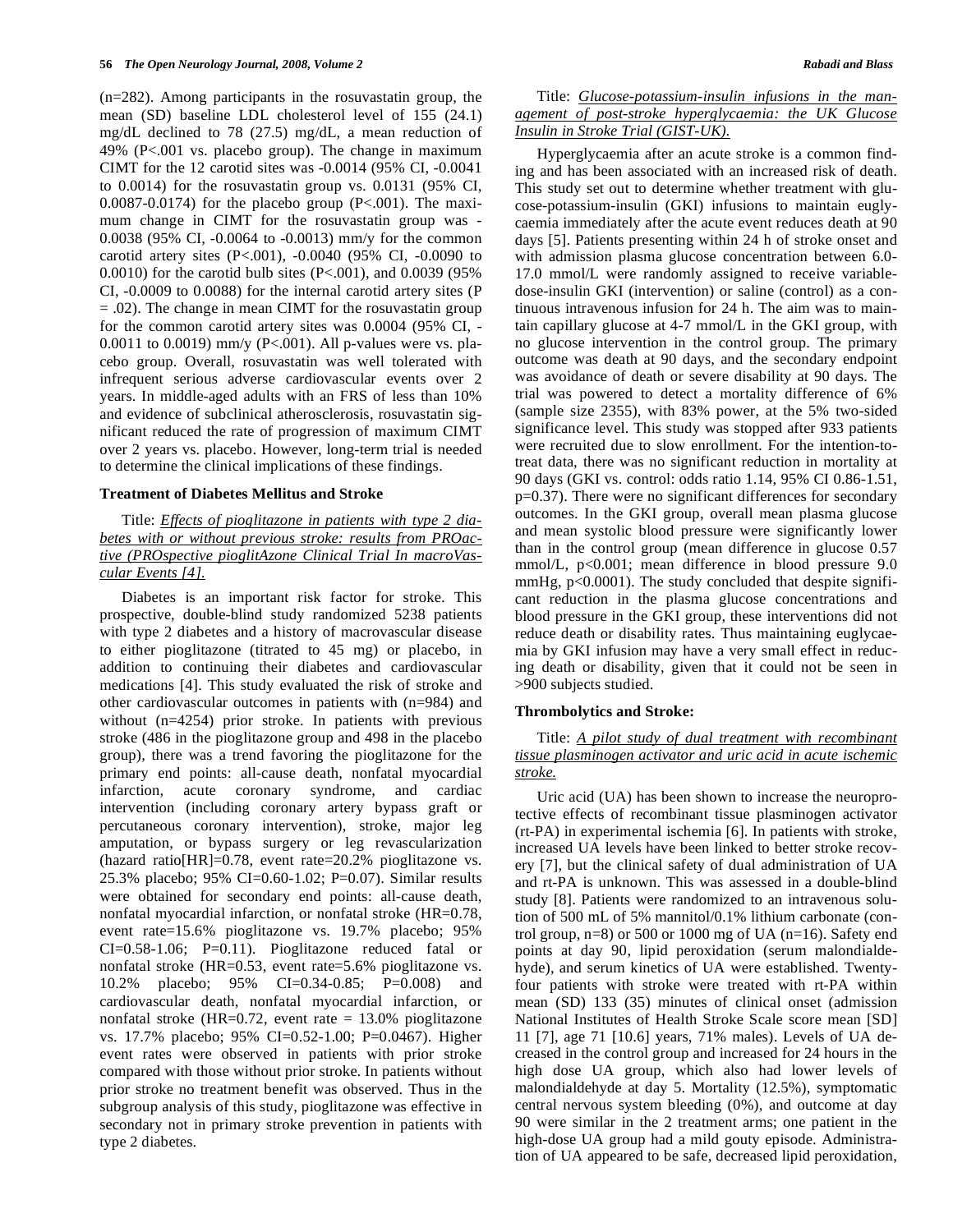and prevented an early fall of UA in serum in patients treated with rt-PA within 3 hours of stroke onset. However, there were no beneficial clinical effects between the 2 groups. The clinical efficacy of dual administration of exogenous UA and rt-PA needs further investigation in a larger acute stroke trial.

## Title: *The NeuroThera Effectiveness and Safety Trial-1 (NEST-1).*

 This study evaluated the safety and effectiveness of the NeuroThera Laser System (NTS) to improve 90-day outcomes in ischemic stroke patients treated within 24 hours from stroke onset. The NeuroThera Laser System uses infrared laser technology that involves photobiostimulation (which is increased adenosine triphosphate [ATP] formation on stimulation of the copper center  $Cu<sub>A</sub>$  of the cytochrome c oxidase, the primary mitochondrial chromophore to 808 nm energy delivered by NTS) and has shown significant and sustained beneficial effects in animal models of ischemic stroke [9]. In this prospective, intention-to-treat, multicenter, international, double-blind, trial, 120 acute ischemic stroke patients were randomized in a 2:1 ratio, with 79 patients in the active treatment group and 41 in the sham (placebo) control group [10]. The patients had baseline stroke severity scores of 7 to 22, as measured by National Institutes of Health Stroke Scale (NIHSS). Patients who received tissue plasminogen activator were excluded. The primary outcome measure identified as successful treatment, was defined as a complete recovery at day 90 (NIHSS 0 to 1), or a decrease in NIHSS score of at least 9 points (day 90 versus baseline), and was tested as a binary measure (bNIH). Secondary outcome measures included modified Rankin Scale mRS, Barthel Index, and Glasgow Outcome Scale at 90 days after treatment. Primary statistical analyses performed with the Cochran-Mantel-Haenszel rank test , were stratified by baseline NIHSS score or by time to treatment for the bNIH and mRS. The mean time to treatment was >16 hours (median time to treatment 18 hours for active and 17 hours for control). Time to treatment ranged from 2 to 24 hours. More patients (70%) in the active treatment group had successful outcomes than did controls (51%), as measured prospectively on the bNIH (P=0.03 stratified by severity and time to treatment; P=0.048 stratified only by severity). Similarly, more patients (59%) had successful outcomes than did controls (44%) as measured at 90 days as a binary mRS score of 0 to 2 (P=0.03 stratified by severity and time to treatment; P=0.04 stratified only by severity). Also, more patients in the active treatment group had successful outcomes than controls as measured by the change in mean NIHSS score from baseline to 90 days (P=0.02 stratified by time to treatment) and the full mRS ("shift in Rankin") score  $(P=0.02$  stratified by severity and time to treatment; P=0.03 stratified only by severity). Mortality rates and serious adverse events (SAEs) did not differ significantly (8.9% and 25.3% for active 9.8% and 36.6% for control, respectively, for mortality and SAEs). The NEST-1 study indicated that infrared laser therapy to be a safe and effective treatment for ischemic stroke in humans when initiated within 24 hours of stroke onset. A larger confirmatory trial to determine safety and effectiveness more conclusively is warranted.

 Title: *Intra-arterial infusion of urokinase within 6 hours of middle cerebral artery stroke: the Middle cerebral artery* 

## *Embolism Local fibrinolytic intervention Trial (MELT Japan).*

 The MELT Japan was organized to determine the safety and clinical efficacy of intra-arterial infusion of urokinase (UK) within 6 hours of stroke onset [11]. Patients with ischemic stroke presenting within 6 hours of onset and displaying occlusions of the M1 or M2 portion of the middle cerebral artery on carotid angiography were randomized to the UK or control groups. The modified Rankin Scale (mRS), National Institutes of Health Stroke Scale, and Barthel Index were used to assess clinical outcome. The Independent Monitoring Committee recommended stopping the trial after approval of intravenous infusion of recombinant tissue plasminogen activator in Japan. A total of 114 patients underwent randomization, 57 patients in each group. Background characteristics were comparable between the 2 groups. The primary end point of favorable outcome (mRS 0 to 2) at 90 days was numerically higher in the UK-treated than in the control group (49.1% and 38.6%, OR: 1.54, 95% CI:  $0.73$  to  $3.23$ ) but was not statistical (P= $0.345$ ). Excellent functional outcome (mRS 0 to 1) at 90 days, a preplanned secondary end point, was more frequent in the UK than in the control group (42.1% and 22.8%, P=0.045, OR: 2.46, 95% CI: 1.09 to 5.54). There were also more patients with National Institutes of Health Stroke Scale 0 or 1 at 90 days in the UK group than the control group  $(P=0.017)$ . The 90-day cumulative mortality was 5.3% in the UK group and 3.5% in the control group  $(P=1.000)$ , and intracerebral hemorrhage within 24 hours of treatment occurred in 9% and 2%, respectively (P=0.206). Since this trial was stopped early it was not sufficiently powered to provide more definitive conclusions. The primary end point did not reach statistical significance. However, the secondary analyses showed that intra-arterial thrombolysis to have the potential to increase excellent functional outcome. The MELT study design paralleled the PROACT II study [12]. However, in the PROACT II study the similar primary end point favored the UK group, which was not reported in the MELT study. There are several reasons suggested for this failure to show efficacy in this study. First, because this trial was terminated prematurely, the number of patients enrolled was too low to detect any difference between the UK and control groups in the primary end point. Second, there were 38.6% of patients with mRS score 0 to 2 in the control group. Thus the patients in the MELT Japan study had milder strokes. Likewise, the median NIHSS score was lower than in the PROACT studies. Finally, the MELT Japan prohibited mechanical clot disruption except for the guide-wire technique to examine the effect of UK itself. The re-canalization rate in this study was 73.7% which was better than 66% reported in the PROACT II study, which prohibited any mechanical procedure [12]. Therefore, mechanical fibrinolysis in this study may have be one of the reasons for the present favorable re-canalization rate.

#### **Antiplatelets and Stroke**

 Title: *Medium intensity oral anticoagulants versus aspirin after cerebral ischemia of arterial origin [The European/Australasian Stroke Prevention in Reversible Ischemia Trial (ESPRIT)]: a randomized controlled trial.*

 Oral anticoagulants are better than aspirin for secondary prevention after myocardial infarction and after cerebral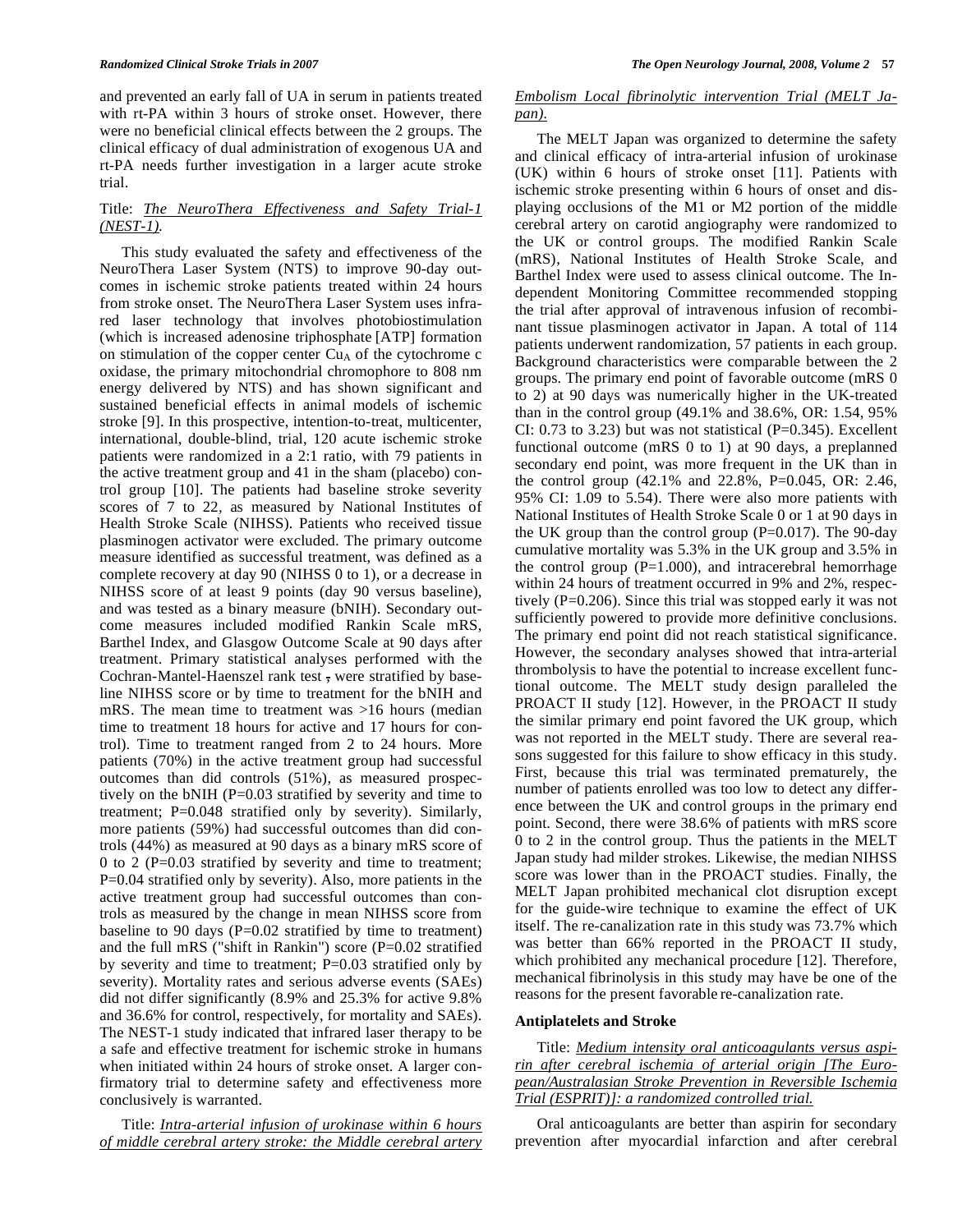ischemia in patients with non-rheumatic atrial fibrillation [13]. ESPRIT aimed to determine whether medium intensity of oral anticoagulation with was more effective than aspirin in preventing future vascular events in patients with transient ischemic attack or minor stroke of presumed arterial origin [14]. In this international, multi-centre open label trial, patients within 6 months after a transient ischemic attack or minor stroke of presumed arterial origin were randomly assigned to either anticoagulants (target INR range 2.0-3.0; n=536) or aspirin (30-325 mg daily; n=532). The primary outcome was the composite of death from all vascular causes, non-fatal stroke, non-fatal myocardial infarction, or major bleeding complication, whichever occurred first. In a *post hoc* analysis anticoagulants were compared with the combination of aspirin and dipyridamole (200 mg twice daily). The primary analysis was by intention to treat. The anticoagulant versus aspirin comparison of ESPRIT was prematurely ended because ESPRIT had previously showed that that the combination of aspirin and dipyridamole was superior to aspirin alone. ESPRIT had a mean follow-up of 4.6 years (SD 2.2). The mean achieved INR was 2.57 (SD 0.86). A primary outcome event occurred in 99 (19%) patients on anticoagulants and in 98 (18%) patients on aspirin (hazard ratio [HR] 1.02, 95% CI 0.77-1.35). The HR for ischemic events was 0.73 (0.52-1.01) and for major bleeding complications was 2.56 (1.48-4.43) in the anticoagulation group. The HR for the primary outcome event comparing anticoagulants with the combination treatment of aspirin and dipyridamole was 1.31 (0.98-1.75). This study showed that medium intensity oral anticoagulation (target INR range 2.0- 3.0) was equally effective as aspirin for secondary prevention after transient ischemic attack or minor stroke of arterial origin. Increased bleeding complications in the oral anticoagulation group offset its protective effect against ischemic events.

#### **Treatment of Atrial Fibrillation and Stroke**

 Title: *Warfarin versus aspirin for stroke prevention in an elderly community population with atrial fibrillation (the Birmingham Atrial Fibrillation Treatment of the Aged Study, [BAFTA]): a randomised controlled trial.*

 Warfarin reduces recurrent stroke risk in patients with atrial fibrillation [15]. Whether this benefit outweighs the increased risk of bleeding in elderly patients is unknown. This study assessed whether warfarin reduced risk of major stroke, arterial embolism, or other intracranial hemorrhage compared with aspirin (ASA) in elderly patients [16]. Some 973 patients aged 75 years or over (mean age 81.5 years, SD 4.2) with atrial fibrillation were recruited from primary care and randomly assigned to either warfarin (target international normalized ratio 2-3) or aspirin (75 mg per day). Follow-up was for a mean of 2.7 years (SD 1.2). The primary endpoint was fatal or disabling stroke (ischemic or hemorrhagic), intracranial hemorrhage, or clinically significant arterial embolism. Analysis was by intention to treat. There were 24 primary events (21 strokes, two intracranial hemorrhages, and one systemic embolus) in people assigned to the warfarin group and 48 primary events (44 strokes, one intracranial hemorrhage, and three systemic emboli) in people assigned to aspirin (yearly risk 1.8%vs 3.8%, relative risk 0.48, 95% CI 0.28-0.80,  $p=0.003$ ; absolute yearly risk reduction  $2\%$ , 95% CI 0.7-3.2). The annual risk of extra-cranial hemorrhage was 1.4% (warfarin) versus 1.6% (aspirin). This study suggests anticoagulation therapy benefits people aged over 75 who have atrial fibrillation, unless there are contraindications to its use or the patient decides that the hemorrhagic risk outweighs its benefit.

## **Neuroprotection and Stroke**

## Title: *Cerebral Hematoma and NXY Treatment trial (CHANT).*

 NXY-059 is a free radical-trapping agent which neuroprotects by preventing brain tissue oxidation in acute ischemic stroke. This study investigated the safety of NXY-059 in patients with intracerebral hemorrhage (ICH) [17]. Some 607 patients within 6 hours of acute ICH received 2270 mg intravenous NXY-059 over 1 hour and then up to 960 mg/h over the subsequent 71 hours (n=300), or matching placebo (n=303), in addition to standard care. The primary outcomes for safety were: the mortality and the frequency of adverse clinical events. Other tests for adverse events included a change from baseline for serum potassium, intracranial hematoma volume on neuroimaging, and electrocaardiographic changes during infusion period. The overall distribution of disability scores on the modified Rankin Scale (mRS) and the Barthel index were also studied. Treatment groups were well matched for prognostic variables including Glasgow Coma Scale, risk factors, and age. The mean National Institute of Health Stroke Scale score on admission was 14 in both groups. The baseline hemorrhage volume was 22.4 $\pm$ 20.1 mL in the NXY-059 group and 23.3 $\pm$ 22.8 mL in the placebo group (mean±SD). Most hemorrhages were related to hypertension or anticoagulant use. Mortality was similar in both groups: 20.3% for NXY-059 and 19.8% for placebo-treated patients. The incidence of adverse event was the same for both groups; however, the proportion of serious adverse events was slightly higher in the NXY-059 group. Serum potassium fell transiently in both groups, but was lower in the NXY-059 group. No differences in 3-month functional disability, or neurological deficit scores were noted. The odds ratio for an improved outcome in 3-month mRS scores in the NXY-059 group was 1.01 (95% CI 0.75, 1.35). NXY-059 given within 6 hours of acute ICH was to found a good safety and tolerability profile, with no adverse effect on clinical outcomes but also no benefits.

## Title: *Stroke-Acute ischemic NXY Treatment (SAINT II) Trial Investigator.*

 The free-radical-trapping agent NXY-059 had shown promise as a neuroprotectant in the Stroke-Acute Ischemic NXY Treatment I (SAINT I) trial [18] by reducing disability when given to patients who had acute ischemic stroke. The current study sought to confirm this efficacy in a second, larger trial [19]. Some 3,306 patients with acute ischemic stroke were randomized in a double-blind trial to receive a 72-hour infusion of intravenous NXY-059 or placebo within 6 hours after the onset of stroke symptoms. The primary end point was the distribution of disability scores at 90 days on the modified Rankin scale (mRS). The National Institute of Health Stroke Scale and the Barthel Index were secondary end points. The efficacy analysis was based on 3195 patients. Demographic variables were well balanced between the treatment groups. The distribution of scores on the mRS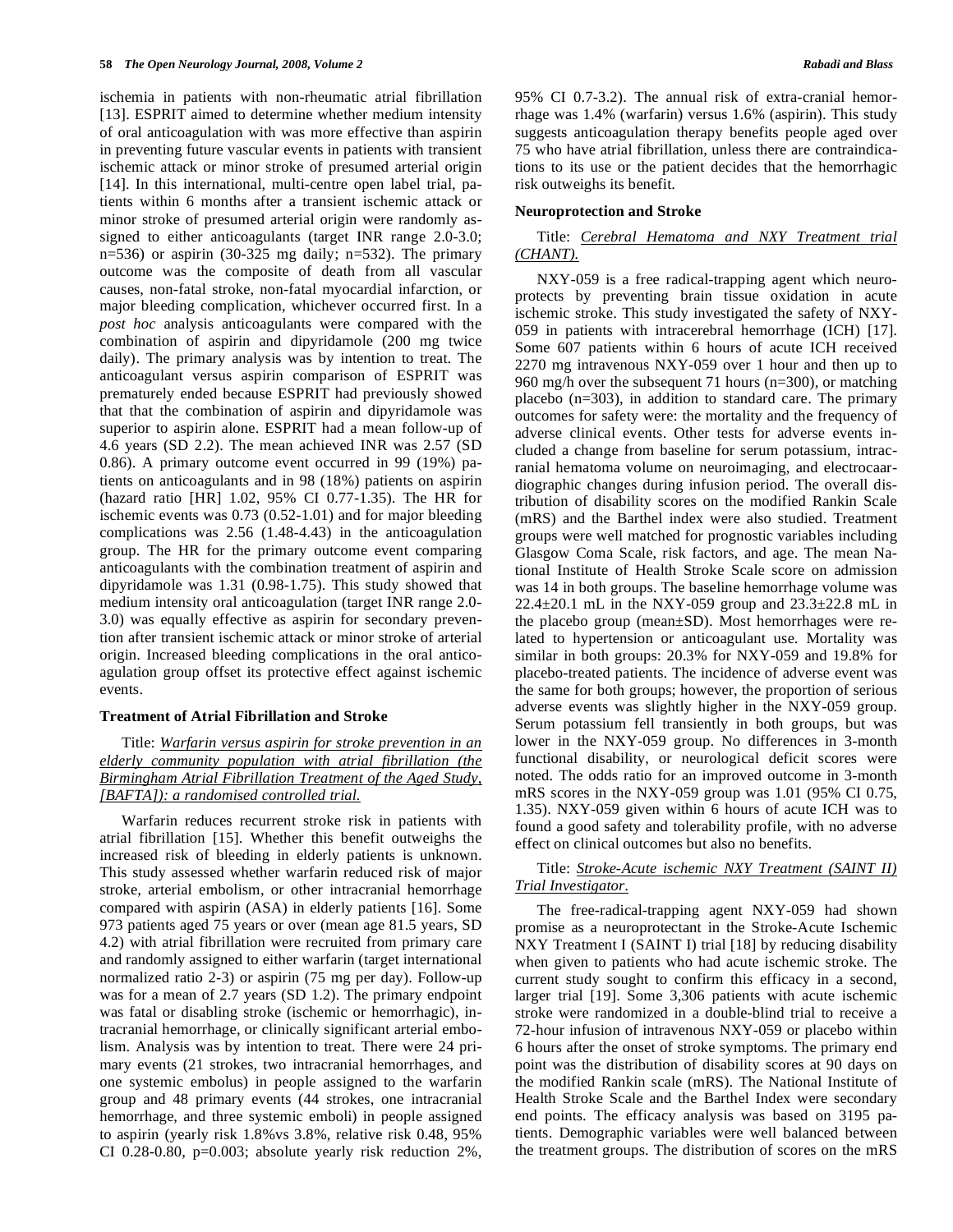did not differ between the NXY-059 treated (1588 patients) and the placebo  $(1607)$  group; P=0.33 by the Cochran-Mantel-Haenszel test; odds ratio for limiting disability, 0.94; 95% confidence interval [CI], 0.83 to 1.06). Analysis of categorized scores on the modified Rankin scale confirmed the lack of benefit: the odds ratio for the three stratified modified Rankin scale scores of 0 to 1 versus 2 to 3 versus 4 to 6 was 0.92 (95% CI, 0.80 to 1.06). There was no evidence of efficacy for any of the secondary end points. Mortality was equal in the two groups, and adverse-event rates were similar. Among patients treated with alteplase, there was no difference between the NXY-059 group and the placebo group in the frequency of symptomatic or asymptomatic hemorrhage. Thus NXY-059 was ineffective for the treatment of acute ischemic stroke within 6 hours after the onset of symptoms. This study like several earlier phase III trials of neuroprotection has failed to live up to the expectations created by preclinical testing in animal models. Several reasons have been cited for these disappointing human results: a) animal models may not mimic human ischemic stroke; b) preclinical trials have administered the drug prior to or within a few minutes of lesion being made; c) lack of randomization; d) lack of *in vitro* efficacy in human tissue using cell cultures or brain slices; e) lack of *in vivo* studies of neuroprotectants distribution in the normal and ischemic brain; and f) lack of use of imaging techniques in phase II and III neuroprotectant studies to identify the extent of the pneumbra, its target site.

## Title: *Minocycline treatment in acute stroke: an openlabel, evaluator-blinded study.*

 Minocycline has a neuroprotective effect in ischemic animal models [20]. This study assessed the effect of minocycline treatment in human acute ischemic stroke [21]. In this open-label, evaluator-blinded study, Minocycline in a dosage of 200 mg was administered orally for 5 days starting within 6 to 24 hours after onset of stroke. The outcome measures were: NIH Stroke Scale (NIHSS), modified Rankin Scale (mRS), and Barthel Index (BI). The primary objective was to compare changes from baseline to day 90 in NIHSS in the minocycline group vs. placebo. Of the 152 patients enrolled in the study, 74 received minocycline treatment and 77 placebo. NIHSS and mRS were significantly lower and BI scores were significantly higher in minocycline-treated patients. This pattern was already apparent on day 7 and day 30 of follow-up. Deaths, myocardial infarctions, recurrent strokes, and hemorrhagic transformations during follow-up were similar in both groups. This study suggests minocycline to be of potential functional benefit in acute ischemic stroke. Despite minocycline being effective in ischemic stroke patients, the small sample size and open-label study indicate the need for a large randomized control trial.

## **Surgery for Stroke**

 Title: *Long-term outcome after angioplasty and stenting for symptomatic vertebral artery stenosis compared with medical treatment in the Carotid and Vertebral Artery Transluminal Angioplasty Study (CAVATAS): a randomized trial.*

 The long-term outcome of endovascular intervention compared with best medical management of patients with symptomatic vertebral artery stenosis is not known. In this international, multi-center study, 16 patients with symptomatic vertebral artery stenosis were randomized in equal proportions to receive endovascular therapy (balloon angioplasty or stenting) or best medical treatment alone [22]. An independent neurologist followed up the patients for 8 years. Endovascular intervention was technically successful in all 8 patients and there were no deaths or strokes in any arterial territory within the first 30 days. During a mean follow-up period of 4.7 years, no patient in either treatment group experienced a vertebrobasilar territory stroke, but 3 patients in each treatment arm died of myocardial infarction or carotid territory stroke, and 1 endovascular patient had a nonfatal carotid territory stroke. The study concluded that patients with vertebral artery stenosis were more likely to have carotid territory stroke and myocardial infarction during follow-up than to have recurrent vertebrobasilar stroke. This trial failed to show a benefit of endovascular treatment for vertebral artery stenosis. The reason for lack of benefit of endovascular treatment may mainly be due to the small numbers of patients included in the study. Larger randomized trials would be required to determine whether vertebral artery stenting is justified in patients at higher risk of vertebrobasilar stroke. This study highlights that in patients with vertebral artery stenosis the focus should be on global reduction of vascular risk factors which in turn would prevent further carotid territory stroke and myocardial infarction.

# Title: *Stent-assisted endovascular thrombolysis versus intravenous thrombolysis in internal carotid artery dissection with tandem internal carotid and middle cerebral artery occlusion.*

 Spontaneous dissection of the internal carotid artery (ICA) is one of the main causes of ischemic stroke in young patients, and anticoagulation is its recommended treatment [23]. Tandem ICA and middle cerebral artery occlusions independently predict poor outcome after intravenous thrombolysis. Recently recanalization of ICA dissection by stent-assisted angioplasty has recently been proposed when anticoagulation fails to prevent a new ischemic event. Consecutive patients presenting within 3 hours of symptom onset with tandem internal carotid and middle cerebral artery occlusion with ICA dissection, who were eligible for intravenous thrombolysis, were randomized to either endovascular stent-assisted thrombolysis (n=6) or intravenous recombinant tissue-type plasminogen activator (rtPA) when an endovascular therapist was unavailable (n=4) [24]. National Institutes of Health Stroke Scale (NIHSS) scores were obtained at baseline and after 24 hours. The modified Rankin Scale score (mRS) was used to assess outcomes at 3 months. Arterial recanalization was assessed by magnetic resonance imaging. The mean NIHSS scores before treatment were high (17 and 16, respectively) in the 2 groups. In the endovascular group, all patients achieved middle cerebral artery recanalization with subsequent dramatic improvement versus only 1 patient with middle cerebral artery recanalization in the intravenous rtPA group. At 3 months, 4 patients in the endovascular group had a favorable outcome (mRS score=0). In the intravenous rtPA group, 3 patients had a poor outcome (mRS score  $\geq$  3). Thus endovascular stent-assisted thrombolysis was found to be a promising treatment option in tandem internal carotid and middle cerebral artery occlusion with ICA dissection and compared favorably to intravenous rtPA alone.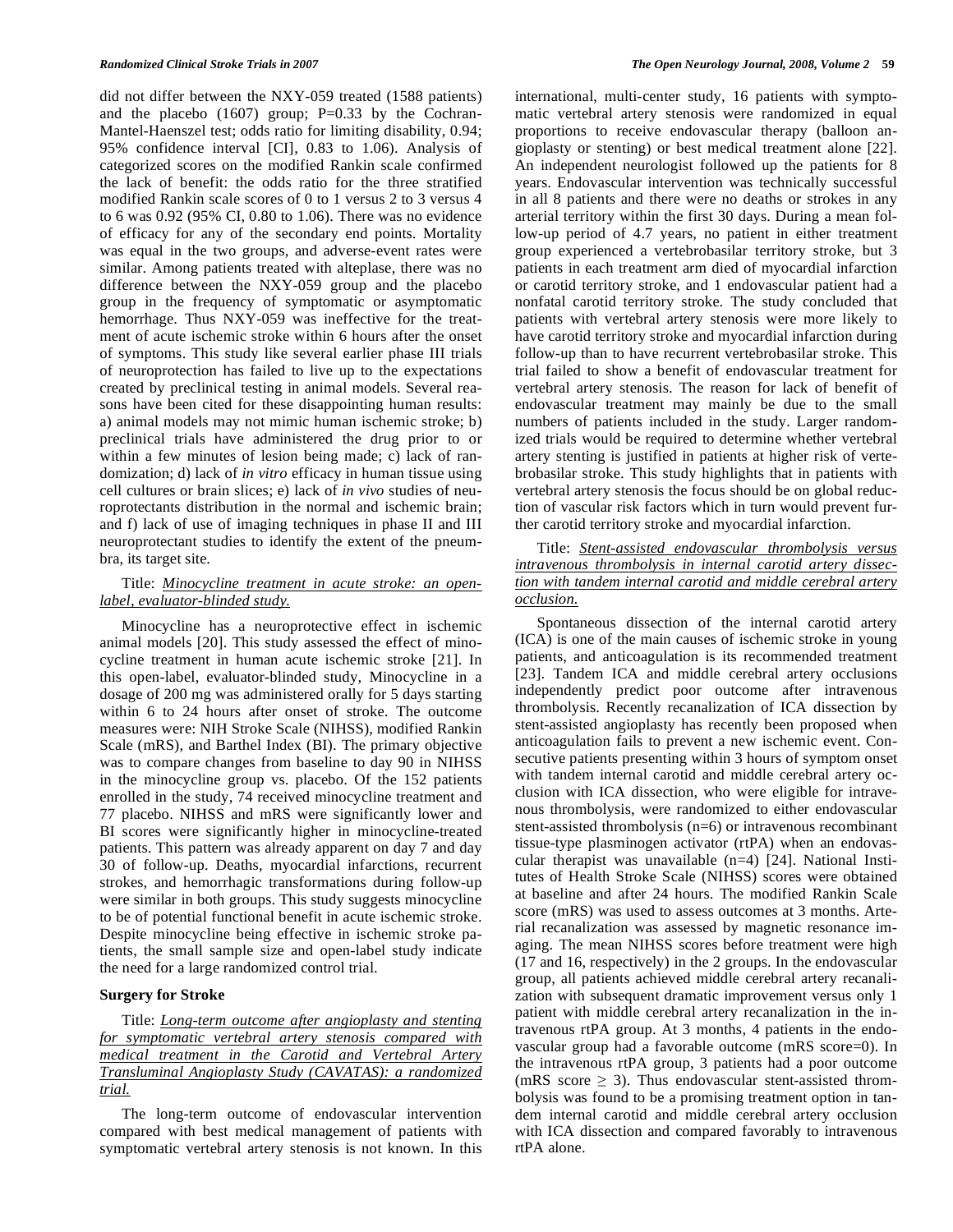Unfortunately, the small numbers of individuals studied in these tests of surgical interventions for stroke make confident conclusions impossible, despite the potential interest of these approaches.

#### **Stroke and Subarachnoid Hemorrhage (SAH)**

 Title: *Effect of nicardipine prolonged-release implants on cerebral vasospasm and clinical outcome after severe aneurysmal subarachnoid hemorrhage (SAH): a prospective, randomized, double-blind phase IIa study.* 

 This study investigated the efficacy of nicardipine prolonged-release implants (NPRIs) on cerebral vasospasm and clinical outcome after severe subarachnoid hemorrhage (SAH) [25]. Thirty-two patients with severe SAH undergoing aneurysm clipping within 48 hours at a single center were randomized: 16 patients received NPRIs implanted into the basal cisterns in direct contact to the exposed proximal blood vessels; in 16 control patients, the basal cisterns were opened and washed out only without leaving implants. Angiography was performed preoperatively and at day  $8\pm1$ . Computed tomography imaging analyzed the incidence of territorial infarcts unrelated to surgery. Clinical outcome was assessed using the modified Rankin (mRS) and National Institute of Health Stroke (NIHSS) scales. The incidence of angiographic vasospasm in proximal vessel segments was significantly reduced after implantation of NPRIs (73% control versus 7% NPRIs). Computed tomography scans revealed a lower incidence of delayed ischemic lesions (47% control versus 14% NPRIs). The NPRI group demonstrated more favorable mRS and NIHSS scales as well as a significantly fewer deaths (38% control versus 6% NPRIs). Thus NPRIs implants reduced the incidence of cerebral vasospasm and delayed ischemic deficits and improved clinical outcome after severe SAH.

## Title: *A randomized controlled trial of hydrocortisone against hyponatremia in patients with aneurysmal subarachnoid hemorrhage.*

 Hyponatremia is common after aneurysmal subarachnoid hemorrhage (SAH). This is caused by the cerebral salt wasting syndrome, which induces osmotic diuresis and decreases blood volume, contributing to symptomatic cerebral vasospasm (SCV). Hypervolemic therapy in the presence of fludrocortisones has been effective in preventing SCV than by itself alone [26]. Seventy-one SAH patients were randomly assigned after surgery to treatment with either a placebo  $(n=36)$  or 1200 mg/d of hydrocortisone  $(n=35)$  within 72 hours for 10 days and tapered thereafter [27]. Both groups underwent hypervolemic therapy. The primary end point was the prevention of hyponatremia. Hydrocortisone prevented excess sodium excretion (P=0.04) and urine volume (P=0.04). Hydrocortisone maintained the targeted serum sodium level throughout the 14 days (P<0.001), and allowed for lower sodium and fluid (P=0.007) supplementation. Hydrocortisone kept the plasma osmolarity normal (P<0.001). SCV occurred in 9 patients (25%) in the placebo group and in 5 (14%) in the hydrocortisone group. Thus hydrocortisone overcame excess natriuresis and prevented hyponatremia. Although no difference in SCV was found, hydrocortisone supported hypervoluemic therapy was more effective than hypervolemic therapy alone in treating SAH induced hyponatremia.

# Title: *Care management of poststroke depression: a randomized, controlled trial. Poststroke depression is a prevalent and disabling disorder.*

 This study determined the effectiveness of the "Activate-Initiate-Monitor" care management program for the treatment of poststroke depression [28]. The "Activate-Initiate-Monitor" is a care management program that comprises of "Activation" making the patient recognize his depression symptoms and accept treatment, "Initiation" of making the patient take his antidepressant medication, and "Monitoring" to make adjustments to his antidepressant medication. Thus this was a proactive intervention in the management of poststroke depression. In this prospective, randomized, outcomeblinded trial of 188 ischemic stroke survivors identified at the time of admission to one of 4 Indianapolis hospitals, depression screening and enrollment occurred between 1 and 2 months post-stroke. Usual care subjects (n=93) received nondepression-related education and were prescribed antidepressants at the discretion of their provider. The primary outcome measure was depression response, defined as a Hamilton Depression Inventory score <8 (remission) or a decrease from baseline of at least 50% at 12 weeks. The intervention and usual care groups had similar key baseline measures. Both depression response (51% versus 30%, P=0.005) and remission (39% versus  $23%$ , P=0.01) occurred more frequently in the Activate-Initiate-Monitor intervention than in the usual care group. This difference in depression scores was present by 6 weeks and persisted through the 12 week assessment. Serious adverse events did not differ between the 2 groups. The Activate-Initiate-Monitor care management model was more effective than usual care in improving depression outcome measures in patients with poststroke depression.

## Title: *Motivational interviewing early after acute stroke: a randomized, controlled trial.*

 The purpose of this study was to determine whether motivational interviewing, a patient-centered counseling technique, can benefit patient's mood 3 months after stroke [29]. In this single-center, open, randomized, controlled trial on a stroke unit, 411 consecutive patients who were over 18 years of age and who did not have severe cognitive and communication problems were enrolled with 28 days of their acute stroke. Patients in the intervention group received 4 individual, weekly sessions of motivational interviewing with a trained therapist in addition to usual stroke care. The primary outcome was the proportion of patients with normal mood at 3 months poststroke measured by the 28-item General Health Questionnaire (normal,  $\langle 5;$  low  $>$  or=5) using a mailed questionnaire. Eighty-one of 207 (39.1%) patients in the control group and 100 of 204 (49.0%) patients in the intervention group had normal mood at follow up. A significant benefit of motivational interviewing over usual stroke care (OR: 1.60, 95% CI: 1.04 to 2.46, P=0.03) was found, suggesting that motivational interviewing leads to an improvement in patients' mood 3 months after stroke.

#### **Stroke and Bone Loss**

# Title: *A single infusion of zoledronate prevents bone loss after stroke.*

 Hip fractures are common in stroke patients due to limited mobility leading to disuse osteoporosis. Patients with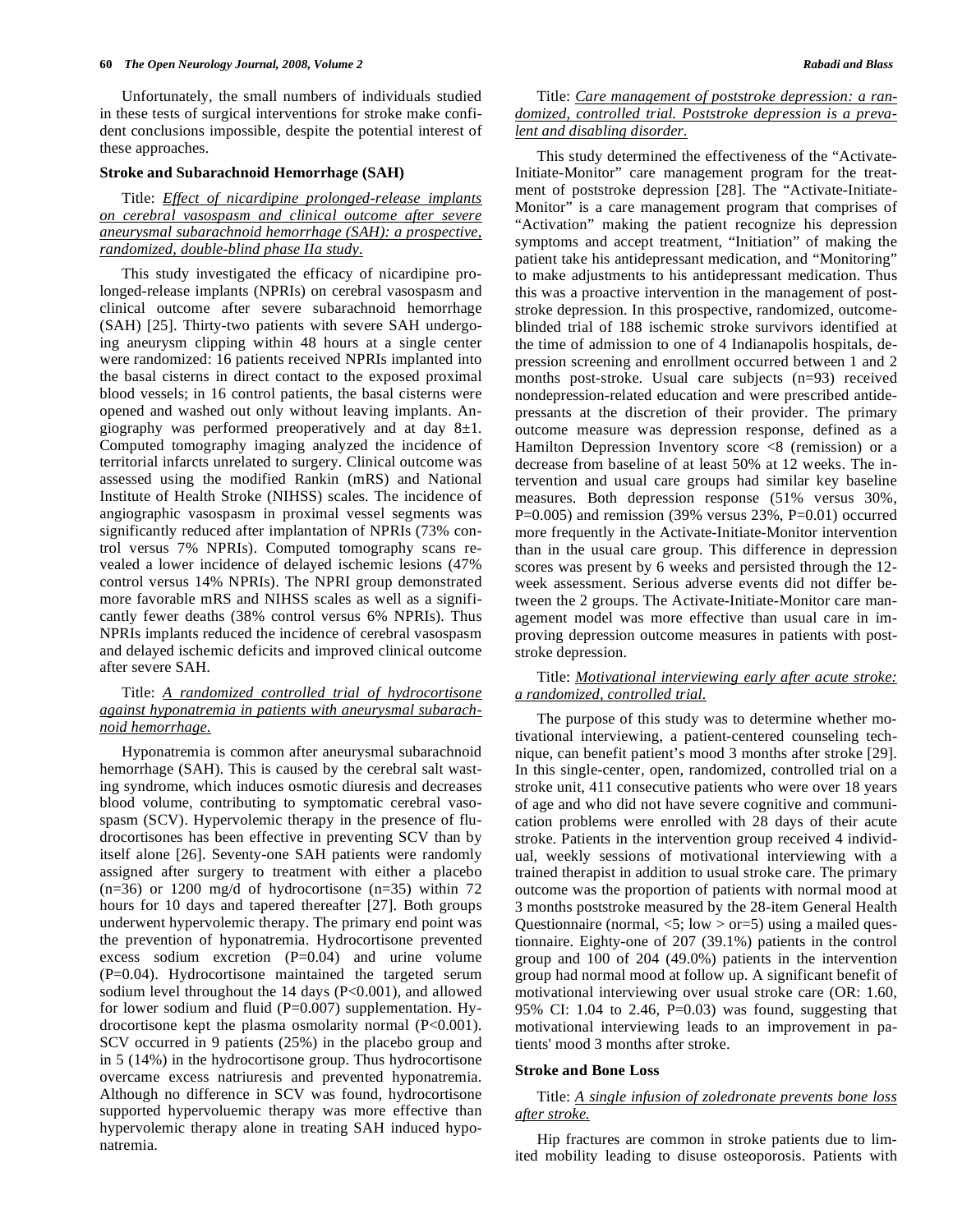moderate stroke severity at the time of hospital discharge have the most fractures. This proof-of-concept study evaluated the efficacy of a single infusion of zoledronate, an intravenous bisphosphonate, in preserving hip bone density after stroke [30]. In this double-blind, placebo-controlled, clinical trial, 27 hemiplegic patients (6 women, 21 men) within 35 days of acute stroke were randomized to receive 4 mg of intravenous zoledronate  $(n=14)$  or placebo  $(n=13)$ . Both groups received calcium and vitamin D supplements. The primary outcome measure was the change in bone mineral density (BMD) at the hemiplegic hip during the year of investigation measured by dual energy x-ray absorptiometry (Lunar Prodigy). Mean total hip BMD was unchanged in the hemiplegic hip of the zoledronate group (mean 0.0% change), whereas in the placebo group the total hip BMD decreased by -5.5%, with the greatest bone loss observed in the trochanteric subregion (mean, -8.1%). On the unaffected side the mean change in total hip BMD was +1.0% with zoledronate versus a mean change of -2.7% without. Repeated measures ANOVA confirmed the significance of the differences between groups at both hips (hemiplegic, P<0.001; unaffected, P=0.002). The treatment was generally well tolerated. The study concluded that after a single infusion of zoledronate, patients with moderately severe strokes were protected from the harmful effects of hemiplegia on hip bone density for at least 1 year. Neither group of patients had any falls or fractures recorded during the study period.

#### **Stroke and Deep Vein Thrombosis**

## Title: *Prevention of venous thromboembolism after acute ischemic stroke (PREVAIL Study).*

 Low molecular weight heparin or unfractionated heparin is recommended for prophylaxis of venous thromboembolism in patients with acute ischemic stroke. This study aimed to compare which treatment regimen - enoxaparin or unfractionated heparin - was better for patients with acute ischemic stroke [31]. Some 1762 patients with acute ischemic stroke who were unable to walk unassisted were randomly assigned within 48 h of symptoms to receive either enoxaparin 40 mg subcutaneously once daily or unfractionated heparin 5000 U subcutaneously every 12 h for 10 days (range 6-14). Patients were stratified by National Institutes of Health Stroke Scale (NIHSS) score (severe stroke  $\geq$ 14, less severe stroke <14). The primary efficacy endpoint was the composite of symptomatic or asymptomatic deep vein thrombosis, symptomatic pulmonary embolism, or fatal pulmonary embolism. Primary safety endpoints were: symptomatic intracranial hemorrhage, major extracranial hemorrhage, and all-cause mortality. Enoxaparin (n=666) reduced the risk of venous thromboembolism by 43% compared with unfractionated heparin (n=669) (68 [10%] vs. 121 [18%]; relative risk 0.57, 95% CI 0.44-0.76, p=0.0001; difference - 7.9%, -11.6 to -4.2); this reduction was consistent for patients with an NIHSS score of 14 or more (26 [16%] vs. 52 [30%]; p=0.004) or less than 14 (42 [8%] vs. 69 [14%]; p=0.004). The occurrence of any bleeding was similar with enoxaparin (69 [8%]) or unfractionated heparin (71 [8%]; p=0.83). The frequency of symptomatic intracranial and major extracranial hemorrhage was small and similar between groups (enoxaparin 11 [1%] vs. unfractionated heparin 6 [1%]; p=0.23). No difference was noted for symptomatic

intracranial hemorrhage between groups (4 [1%] vs. 6 [1%], respectively; p=0.55); and the rate of major extracranial (gastrointestinal) bleeding was higher with enoxaparin than with unfractionated heparin  $(7 \t{1\%} \t{vs. 0; p=0.015})$ . The study concluded that for patients with acute ischemic stroke, enoxaparin was preferable to unfractionated heparin for venous thromboembolism prophylaxis because of its superior clinical benefit to risk ratio and convenience of once daily administration.

## **Transient Ischemic Attack Treatment**

 Title: *Effect of urgent treatment of transient ischemic attack and minor stroke on early recurrent stroke (EXPRESS study): a prospective population-based sequential comparison.* 

 The risk of recurrent stroke is up to 10% in the week after a transient ischemic attack (TIA) or minor stroke [32]. This risk has been reported to be reduced by 80 to 90% by urgently initiating existing treatments such as antiplatelet aspirin or clopidogrel, anticoagulant, statin, and an ACE inhibitor [33], but in the absence of evidence for early existing treatment many health-care facilities have made little provision to offer such treatment. This study aimed to determine the effect of rapid implementation of such an existing treatment after TIA and minor stroke in patients who are not admitted directly to the hospital [34]. In this prospective before versus after (phase 1: April 1, 2002, to Sept 30, 2004 ; phase 2: Oct 1, 2004, to March 31, 2007) study of the effect of more urgent assessment and immediate treatment in the clinic, rather than in primary care, on all patients with TIA or minor stroke not admitted directly to a hospital. This study was nested within a population-based study of all TIA and stroke in a specific catchment area in southern England (Oxford Vascular Study; OXVASC). The primary outcome was the risk of stroke within 90 days of first seeking medical attention. Of the 1278 patients in OXVASC who presented with TIA or mild stroke (634 in phase 1 and 644 in phase 2), 607 were referred or presented directly to hospital, 620 were referred for outpatient assessment, and 51 were not referred. Of the outpatient referrals to the study clinic (95%, n=591) baseline characteristics and delays in seeking medical attention were similar in both periods, but median delay to assessment in the study clinic fell from 3 (IQR 2-5) days in phase 1 to less than 1 (0-3) day in phase 2 ( $p<0.0001$ ), and median delay to first prescription of treatment fell from 20 (8-53) days to 1 (0-3) day (p<0.0001). The 90-day risk of recurrent stroke in the patients referred to the study clinic was 10.3% (32/310 patients) in phase 1 and 2.1% (6/281 patients) in phase 2 (adjusted hazard ratio 0.20, 95% CI  $0.08-0.49$ ;  $p=0.0001$ ). This reduction in risk of recurrent stroke was independent of age and sex. Early initiation of existing treatment did not increase the risk of intracerebral hemorrhage or other bleeding. Thus early initiation of existing treatments after TIA or minor stroke was associated with an 80% reduction in the risk of early recurrent stroke. The beneficial results of early treatment in this study are an eye opener for the need for service provision and public education about TIA and minor stroke.

 Title: *Fast assessment of stroke and transient ischemic attack to prevent early recurrence (FASTER): a randomized controlled pilot trial.*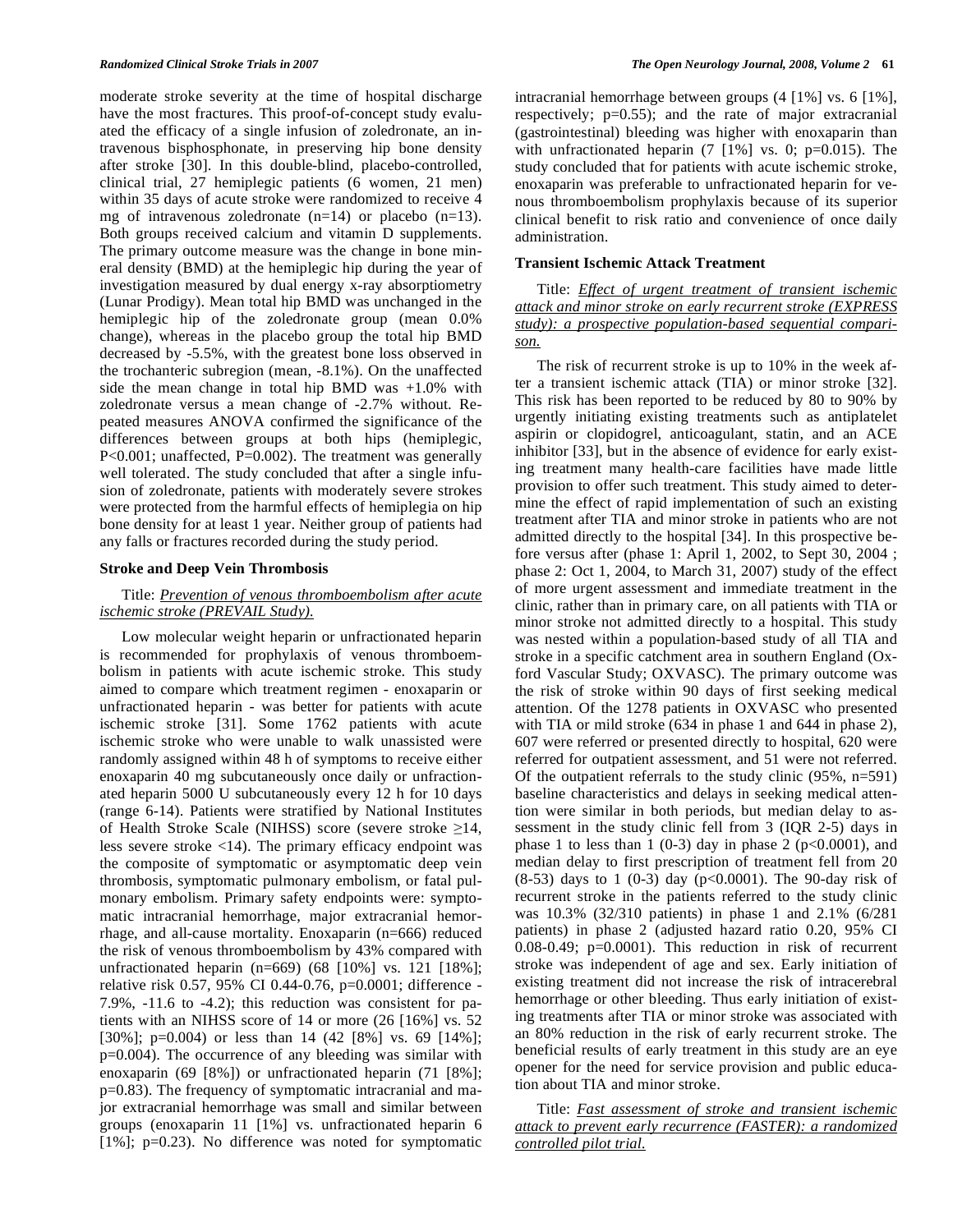#### **62** *The Open Neurology Journal, 2008, Volume 2 Rabadi and Blass*

 Patients with transient ischemic attack (TIA) or minor stroke are at high immediate risk of stroke. In this study 392 patients with TIA or minor stroke were randomly assigned within 24 h of symptom onset to clopidogrel (300 mg loading dose then 75 mg daily; 198 patients) or placebo (194 patients), and simvastatin (40 mg daily; 199 patients) or placebo (193 patients) [35]. All patients were also given aspirin and were followed for 90 days. Analysis was by intention to treat. The primary outcome was total stroke (ischemic and hemorrhagic) within 90 days. Safety outcomes included hemorrhage related to clopidogrel and myositis related to simvastatin. The median time to stroke outcome was 1 day (range 0-62 days). The trial was stopped early due to a failure to recruit patients at the prespecified minimum enrolment rate because of increased use of statins. Some 14 (7.1%) patients on clopidogrel had a stroke within 90 days compared with 21 (10.8%) patients on placebo (risk ratio 0.7 [95% CI 0.3-1.2]; absolute risk reduction -3.8% [95% CI -9.4 to 1.9]; p=0.19). Some 21 (10.6%) patients on simvastatin had a stroke within 90 days compared with 14 (7.3%) patients on placebo (risk ratio 1.3 [0.7-2.4]; absolute risk increase 3.3%  $[-2.3$  to 8.9];  $p=0.25$ ). There was no interaction between clopidogrel and simvastatin (p=0.64). Two patients on clopidogrel had intracranial hemorrhage compared with none on placebo (absolute risk increase  $1.0\%$  [-0.4 to 2.4]; p=0.5). There was no difference between groups for the simvastatin safety outcomes. In conclusion, patients who are at a high risk of ischemic stroke immediately after TIA or minor stroke, the potential benefit of ischemic stroke reduction from combined aspirin and clopidogrel was not offset by their hemorrhagic risk. This study did not provide evidence of a benefit of simvastatin in this setting. A summary of these RCTs in Stroke Rehabilitation in 2007 is presented as Table **1**.

**Table 1. Summary of the Randomized Control Trials Undertaken in Stroke Rehabilitation in 2007** 

| <b>References</b>                   | <b>Time to Randomi-</b><br>zation Post-Stroke | Set-up                     | Sample<br><b>Size</b> | <b>Main Findings</b>                                                                                                                                                                                                                                                                                                                                                       |  |  |  |
|-------------------------------------|-----------------------------------------------|----------------------------|-----------------------|----------------------------------------------------------------------------------------------------------------------------------------------------------------------------------------------------------------------------------------------------------------------------------------------------------------------------------------------------------------------------|--|--|--|
| <b>Hyperlipidaemia and Stroke</b>   |                                               |                            |                       |                                                                                                                                                                                                                                                                                                                                                                            |  |  |  |
| $[2]$                               | Within 3 days of acute<br>stroke              | Acute hospitali-<br>zation | 89                    | Statin withdrawal was associated with increased risk of<br>death or dependency at 90 days. Hence, this treatment<br>should be continued in the acute phase of ischemic stroke.                                                                                                                                                                                             |  |  |  |
| $[3]$                               | ÷,                                            | Out-patient set-<br>ting   | 984                   | In middle-aged adults with an FRS of less than 10% and<br>evidence of sub-clinical atherosclerosis, rosuvastatin sig-<br>nificant reduced the rate of progression of maximum CIMT<br>over 2 years vs. placebo.                                                                                                                                                             |  |  |  |
| <b>Diabetes Mellitus and Stroke</b> |                                               |                            |                       |                                                                                                                                                                                                                                                                                                                                                                            |  |  |  |
| [4]                                 |                                               | Out-patient set-<br>ting   | 5238                  | Pioglitazone was effective in secondary not in primary<br>stroke prevention in patients with type 2 diabetes.                                                                                                                                                                                                                                                              |  |  |  |
| $[5]$                               | Within 24 hours of an<br>acute stroke         | Acute hospitali-<br>zation | 933                   | Despite significant reduction in the plasma glucose concen-<br>trations and blood pressure in the GKI group, this interven-<br>tion did not reduce death or disability rates. Thus maintain-<br>ing euglycaemia by GKI infusion may have a very small<br>effect in reducing death or disability, given that it could not<br>be seen in >900 subjects studied.              |  |  |  |
| <b>Thrombolytic and Stroke</b>      |                                               |                            |                       |                                                                                                                                                                                                                                                                                                                                                                            |  |  |  |
| [8]                                 | Within 3 hours of an<br>acute stroke          | Acute hospitali-<br>zation | 24                    | Administration of UA appeared to be safe, decreased lipid<br>peroxidation, and prevented an early fall of UA in serum in<br>patients treated with rt-PA within 3 hours of stroke onset.<br>However, no beneficial clinical effect between the 2 groups<br>was noted.                                                                                                       |  |  |  |
| $[10]$                              | Within 24 hours of an<br>acute stroke         | Acute hospitali-<br>zation | 120                   | The NEST-1 study indicated that infrared laser therapy was<br>a safe and effective treatment for ischemic stroke in hu-<br>mans when initiated within 24 hours of stroke onset.                                                                                                                                                                                            |  |  |  |
| $[11]$                              | Within 6 hours of an<br>acute stroke          | Acute hospitali-<br>zation | 114                   | The primary end point did not reach statistical significance.<br>However, the secondary analyses showed that intra-arterial<br>thrombolysis to have the potential to increase excellent<br>functional outcome.                                                                                                                                                             |  |  |  |
| <b>Antiplateltes and Stroke</b>     |                                               |                            |                       |                                                                                                                                                                                                                                                                                                                                                                            |  |  |  |
| $[14]$                              | $\leq$ 6-months                               | Out-patient set-<br>ting   | 1068                  | This study showed that medium intensity oral anticoagula-<br>tion (target INR range 2.0-3.0) was equally effective as<br>aspirin for secondary prevention after transient ischemic<br>attack or minor stroke of arterial origin. However, in-<br>creased bleeding complications in the oral anticoagulation<br>group offset its protective effect against ischemic events. |  |  |  |
| $[16]$                              |                                               | Out-patient set-<br>ting   | 973                   | This study suggests anticoagulation therapy benefits people<br>aged over 75 who have atrial fibrillation, unless there are<br>contraindications to its use or the patient decides that the<br>hemorrhagic risk outweighs its benefit.                                                                                                                                      |  |  |  |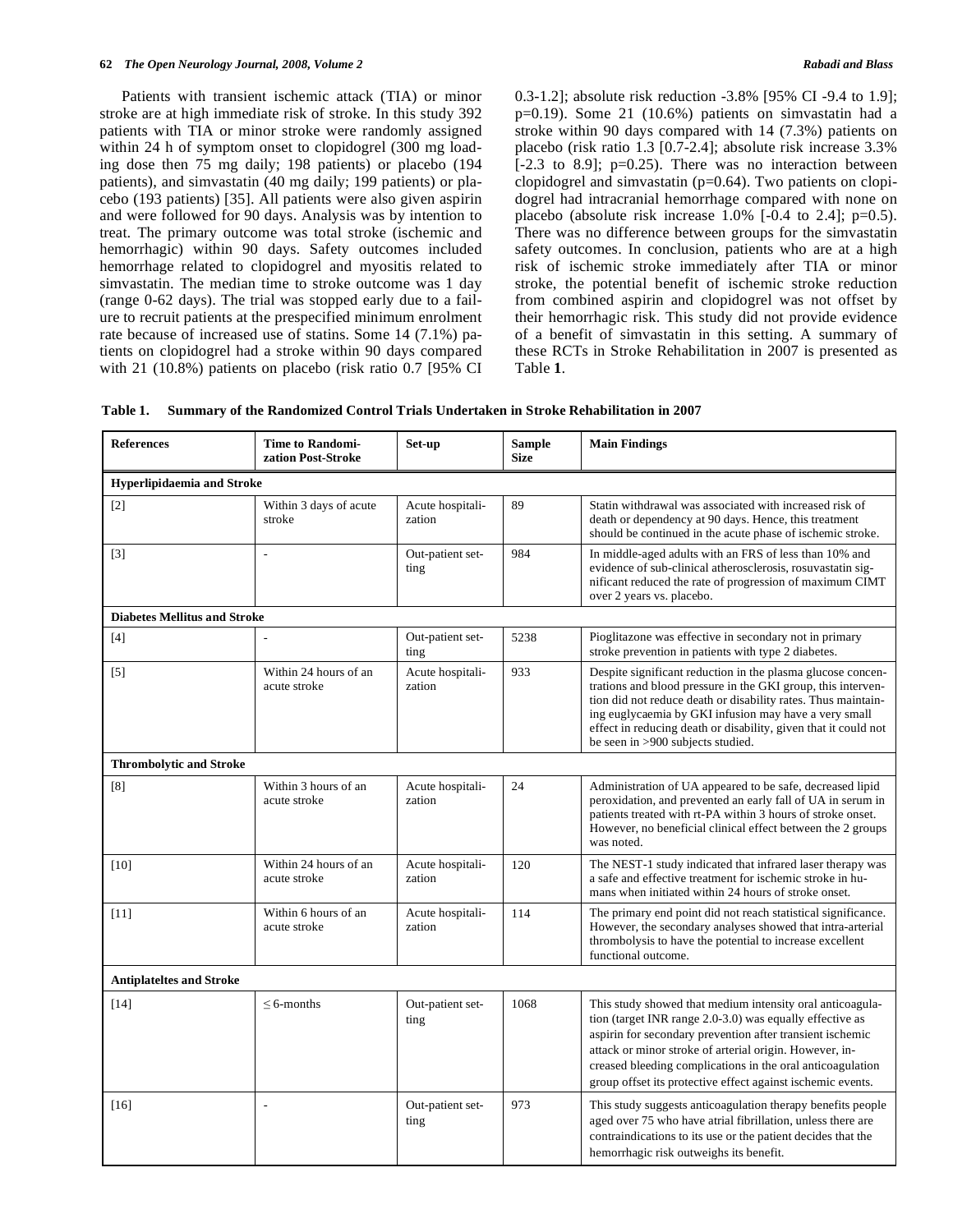|  | $(Table 1)$ . Contd |
|--|---------------------|
|  |                     |

| <b>References</b>                             | <b>Time to Randomi-</b><br>zation Post-Stroke           | $Set-up$                   | <b>Sample Size</b> | <b>Main Findings</b>                                                                                                                                                                                                                                                                                                                          |  |  |  |
|-----------------------------------------------|---------------------------------------------------------|----------------------------|--------------------|-----------------------------------------------------------------------------------------------------------------------------------------------------------------------------------------------------------------------------------------------------------------------------------------------------------------------------------------------|--|--|--|
| <b>Neuroprotection and Stroke</b>             |                                                         |                            |                    |                                                                                                                                                                                                                                                                                                                                               |  |  |  |
| $[17]$                                        | $\leq$ 6-hours of acute<br>intracranial hemor-<br>rhage | Acute hospitaliza-<br>tion | 607                | NXY-059 given within 6 hours of acute ICH was to found a good<br>safety and tolerability profile, with no adverse effect on clinical out-<br>comes but also no benefits.                                                                                                                                                                      |  |  |  |
| $[19]$                                        | $\leq$ 6-hours of acute<br>ischemic stroke              | Acute hospitaliza-<br>tion | 3306               | NXY-059 was ineffective for the treatment of acute ischemic stroke<br>within 6 hours after the onset of symptoms.                                                                                                                                                                                                                             |  |  |  |
| $[21]$                                        | $\leq$ 6-hours of acute<br>ischemic stroke              | Acute hospitaliza-<br>tion | 152                | This study despite its small sample size and open label suggests mino-<br>cycline to be of potential functional benefit in acute ischemic stroke.                                                                                                                                                                                             |  |  |  |
| <b>Surgery for Stroke</b>                     |                                                         |                            |                    |                                                                                                                                                                                                                                                                                                                                               |  |  |  |
| $[22]$                                        | 92 days                                                 | Ĭ.                         | 16                 | This trial failed to show a benefit of endovascular treatment for verte-<br>bral artery stenosis. The reason for lack of benefit of endovascular<br>treatment may mainly be due to the small numbers of patients included<br>in the study.                                                                                                    |  |  |  |
| $[24]$                                        | $\leq$ 3 hours                                          | Acute hospitaliza-<br>tion | 10                 | Endovascular stent-assisted thrombolysis was found to be a promising<br>treatment option in tandem internal carotid and middle cerebral artery<br>occlusion with ICA dissection and compared favorably to intravenous<br>rtPA alone.                                                                                                          |  |  |  |
|                                               |                                                         |                            |                    | Unfortunately, the small numbers of individuals studied in these tests<br>of surgical interventions for stroke make confident conclusions impos-<br>sible, despite the potential interest of these approaches.                                                                                                                                |  |  |  |
|                                               | <b>Stroke and Subarachnoid Hemorrhage (SAH)</b>         |                            |                    |                                                                                                                                                                                                                                                                                                                                               |  |  |  |
| $[25]$                                        | Within 48 hours of<br>SAH                               | Acute Hospitali-<br>zation | 32                 | Nicardipine prolonged-release implants reduced the incidence of cere-<br>bral vasospasm and delayed ischemic deficits and improved clinical<br>outcome after severe SAH.                                                                                                                                                                      |  |  |  |
| $[27]$                                        | Within 72 hours of<br>SAH                               | Acute Hospitali-<br>zation | 71                 | Hydrocortisone supported hypervoluemic therapy was more effective<br>than hypervolemic therapy alone in treating SAH induced hyponatre-<br>mia only. It was unable to relieve symptomatic cerebral vasospasm.                                                                                                                                 |  |  |  |
| <b>Depression and Stroke</b>                  |                                                         |                            |                    |                                                                                                                                                                                                                                                                                                                                               |  |  |  |
| $[28]$                                        | 1-2 months                                              | Outpatient setting         | 188                | The Activate-Initiate-Monitor care management model was more ef-<br>fective than usual care in improving depression outcome measures in<br>patients with post-stroke depression.                                                                                                                                                              |  |  |  |
| $[29]$                                        | Within 28 days of<br>acute stroke                       | Acute hospitaliza-<br>tion | 411                | Motivational interviewing leads to an improvement in patients' mood 3<br>months after stroke.                                                                                                                                                                                                                                                 |  |  |  |
| <b>Bone Loss and Stroke</b>                   |                                                         |                            |                    |                                                                                                                                                                                                                                                                                                                                               |  |  |  |
| [30]                                          | Within 35 days of<br>acute stroke                       | Hospital based             | 27                 | In this study a single infusion of zoledronate in patients with moder-<br>ately severe strokes protected them from the harmful effects of<br>hemiplegia on hip bone density for at least 1 year.                                                                                                                                              |  |  |  |
| <b>Deep Vein Thrombosis and Stroke</b>        |                                                         |                            |                    |                                                                                                                                                                                                                                                                                                                                               |  |  |  |
| $[31]$                                        | Within 48 hours of<br>acute ischemic<br>stroke          |                            | 1762               | Enoxaparin was preferable to unfractionated heparin for deep venous<br>thromboembolism prophylaxis because of its superior clinical benefit<br>to risk ratio and convenience of once daily administration.                                                                                                                                    |  |  |  |
| <b>Treatment of Transient Ischemic Attack</b> |                                                         |                            |                    |                                                                                                                                                                                                                                                                                                                                               |  |  |  |
| $[34]$                                        | $\overline{a}$                                          | Population based           | 1278               | Early initiation of existing treatments (antiplatelets aspirin or clopi-<br>dogrel, anticoagulant, statin, and an ACE inhibitor) after TIA or minor<br>stroke was associated with an 80% reduction in the risk of early recur-<br>rent stroke. There was no associated increase in the risk of intracerebral<br>hemorrhage or other bleeding. |  |  |  |
| $[35]$                                        | Within 24 hours of<br>acute stroke                      | $\overline{\phantom{a}}$   | 392                | In patients who are at a high risk of ischemic stroke immediately after<br>TIA or minor stroke, the potential benefit of ischemic stroke reduction<br>from combined aspirin and clopidogrel was not offset by their hemor-<br>rhagic risk. Simvastatin did not reduce the risk of recurrent strokes in<br>this patient population.            |  |  |  |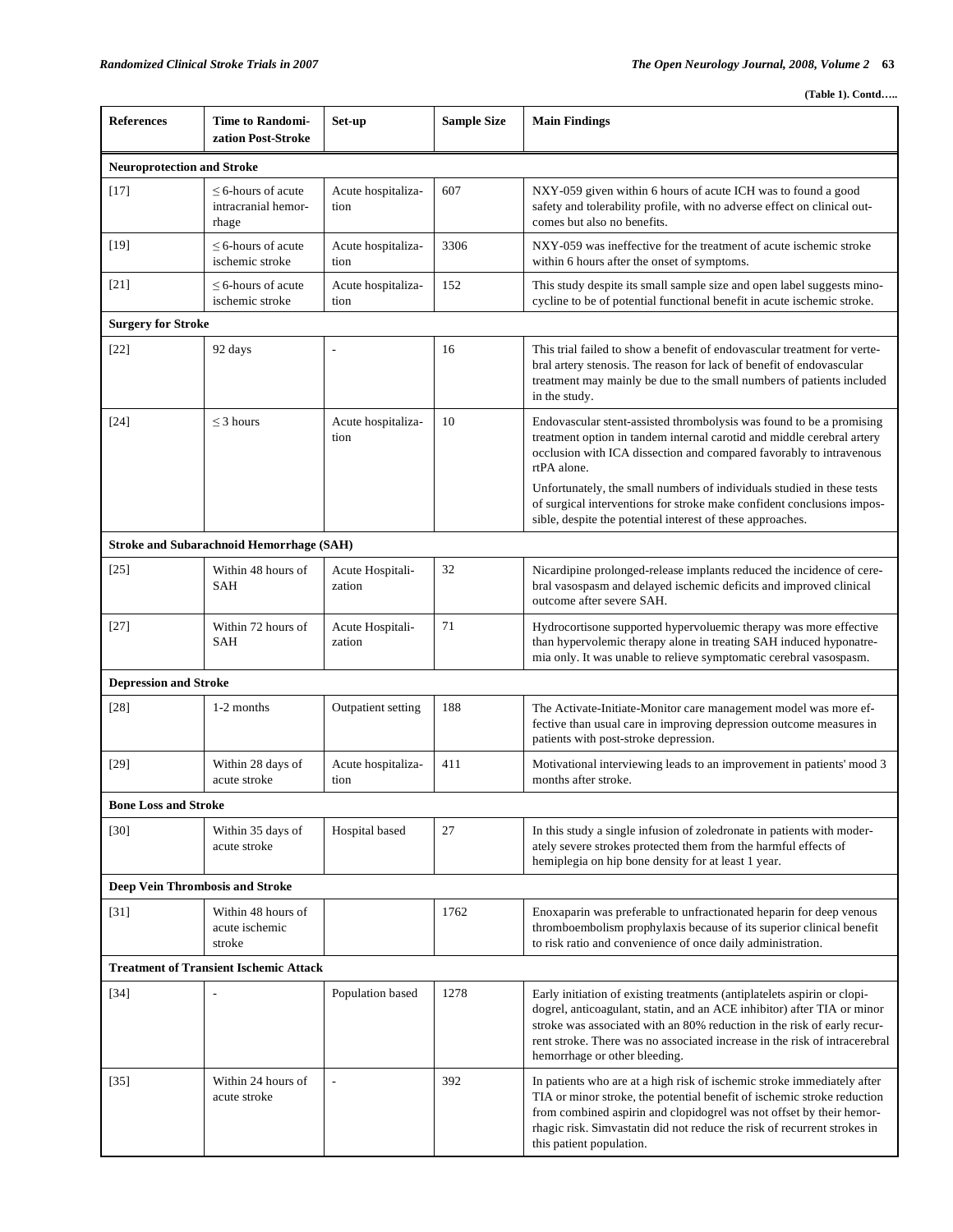#### **CONCLUSIONS**

 The following conclusions can be drawn from the studies summarized here: (1). Aggressive administration of glucosepotassium-insulin does not benefit acute stroke patients with hyperglycaemia. However, pioglitazone reduces the risk of recurrent strokes in Type 2 diabetic patients. (2) Nimodipine continues to be the prophylactic agent of choice in preventing vasospasm in patients with SAH because of the ease of oral administration. It should be given for a set time period of 3-weeks. (3) Warfarin is the agent of choice in elderly patients with atrial fibrillation living in the community. (4) The drug NXY-059 does not provide clinically significant neuroprotection in the clinical settings in which it has been tested. (5) Statins decrease morbidity and mortality in acute stroke patients already on statins, and are an effective agent in primary prevention of acute ischemic stroke. (6) Intraarterial Urokinase may be an effective thrombolytic agent instead of r-tPA in patients who present between 3 to 6 hours after an acute ischemic stroke. (7) Laser therapy is being developed as a non-pharmacological thrombolytic modality for treatment of stroke. (8) A single dose of Zoledronate, a bisphosphonate, helps maintain bone mineral density of the affected limbs and prevents fractures. (9) Low-molecular weight heparin (enoxaparin) prevents deep vein thrombosis as effectively as unfractionated heparin. (10) Stent-assisted endovascular thrombolysis is being suggested for internal carotid artery dissection with tandem internal carotid and middle cerebral artery occlusion and also in vertebral artery stenosis.

## **REFERENCES**

- [1] Shabanzadeh AP, Shuaib A, Wang CX. Simvastatin reduced ischemic brain injury and perfusion deficits in an embolic model of stroke. Brain Res 2005; 1042: 1-5.
- [2] Blanco M, Nombela F, Castellanos M, *et al*. Statin treatment withdrawal in ischemic stroke: a controlled randomized study. Neurology 2007; 69: 904-10.
- [3] Crouse JR 3rd, Raichlen JS, Riley WA, *et al*. METEOR Study Group. Effect of rosuvastatin on progression of carotid intimamedia thickness in low-risk individuals with subclinical atherosclerosis: the METEOR Trial. JAMA 2007; 297: 1344-53.
- [4] Wilcox R, Bousser MG, Betteridge DJ, *et al*. PROactive Investigators. Effects of pioglitazone in patients with type 2 diabetes with or without previous stroke: results from PROactive (PROspective pioglitAzone Clinical Trial In macroVascular Events 04). Stroke 2007; 38: 865-73.
- [5] Gray CS, Hildreth AJ, Sandercock PA, *et al*. GIST Trialists Collaboration. Glucose-potassium-insulin infusions in the management of post-stroke hyperglycaemia: the UK Glucose Insulin in Stroke Trial (GIST-UK). Lancet Neurol 2007; 6: 397-406.
- [6] Romanos E, Planas AM, Amaro S, Chamorro A. Uric acid reduces brain damage and improves the benefits of rt-PA in a rat model of thromboembolic stroke. J Cereb Blood Flow Metab 2007; 27: 14- 20.
- [7] Amaro S, Planas AM, Chamorro A. Uric acid administration in patients with acute stroke: a novel approach to neuroprotection. Expert Rev Neurother 2008; 8: 259-70.
- [8] Amaro S, Soy D, Obach V, Cervera A, Planas AM, Chamorro A. A pilot study of dual treatment with recombinant tissue plasminogen activator and uric acid in acute ischemic stroke. Stroke 2007; 38: 2173-5.
- [9] Yao H, Okada Y, Ibayashi S. Therapeutic time window for YAG laser-induced reperfusion of thrombotic stroke in hypertensive rats. Neuroreport 2002; 13: 1005-8.
- [10] Lampl Y, Zivin JA, Fisher M, *et al*. Infrared laser therapy for ischemic stroke: a new treatment strategy: results of the NeuroThera Effectiveness and Safety Trial-1 (NEST-1). Stroke 2007; 38: 1843-9.
- [11] Ogawa A, Mori E, Minematsu K, *et al*. MELT Japan Study Group. Randomized trial of intraarterial infusion of urokinase within 6 hours of middle cerebral artery stroke: the middle cerebral artery embolism local fibrinolytic intervention trial (MELT) Japan. Stroke 2007; 38: 2633-9.
- [12] Furlan A, Higashida R, Wechsler L, *et al*. Intra-arterial prourokinase for acute ischemic stroke. The PROACT II study: a randomized controlled trial. Prolyse in acute cerebral thromboembolism. JAMA 1999; 282: 2003-11.
- [13] No authors listed. Secondary prevention in non-rheumatic atrial fibrillation after transient ischaemic attack or minor stroke. EAFT (European Atrial Fibrillation Trial) Study Group. Lancet 1993; 342: 1255-62.
- [14] The ESPRIT Study Group; Algra A. Medium intensity oral anticoagulants versus aspirin after cerebral ischaemia of arterial origin (ESPRIT): a randomised controlled trial. Lancet Neurol 2007; 6: 115-24.
- [15] No authors listed. Secondary prevention in non-rheumatic atrial fibrillation after transient ischaemic attack or minor stroke. EAFT (European Atrial Fibrillation Trial) Study Group. Lancet 1993; 342: 1255-62.
- [16] Mant J, Hobbs FD, Fletcher K, *et al*. BAFTA investigators; Midland Research Practices Network (MidReC). Warfarin versus aspirin for stroke prevention in an elderly community population with atrial fibrillation (the Birmingham Atrial Fibrillation Treatment of the Aged Study, BAFTA): a randomised controlled trial. Lancet 2007; 370: 493-503.
- [17] Lyden PD, Shuaib A, Lees KR, *et al*. CHANT Trial Investigators. Safety and tolerability of NXY-059 for acute intracerebral hemorrhage: the CHANT Trial. Stroke 2007; 38: 2262-9.
- [18] Lees KR, Zivin JA, Ashwood T, *et al*. Stroke-Acute Ischemic NXY Treatment (SAINT I) Trial Investigators. NXY-059 for acute ischemic stroke. N Engl J Med 2006; 354: 588-600.
- [19] Shuaib A, Lees KR, Lyden P, *et al*. SAINT II Trial Investigators. NXY-059 for the treatment of acute ischemic stroke. N Engl J Med 2007; 357: 562-71.
- [20] Wang CX, Yang T, Noor R, Shuaib A. Delayed minocycline but not delayed mild hypothermia protects against embolic stroke. BMC Neurol 2002; 2: 2.
- [21] Lampl Y, Boaz M, Gilad R, *et al*. Minocycline treatment in acute stroke: an open-label, evaluator-blinded study. Neurology 2007; 69: 1404-10.
- [22] Coward LJ, McCabe DJ, Ederle J, *et al*. CAVATAS Investigators. Long-term outcome after angioplasty and stenting for symptomatic vertebral artery stenosis compared with medical treatment in the Carotid And Vertebral Artery Transluminal Angioplasty Study (CAVATAS): a randomized trial. Stroke 2007; 38: 1526-30.
- [23] Lucas C, Moulin T, Deplanque D, Tatu L, Chavot D. Stroke patterns of internal carotid artery dissection in 40 patients. Stroke 1998; 29: 2646-8.
- [24] Lavallée PC, Mazighi M, Saint-Maurice JP, *et al*. Stent-assisted endovascular thrombolysis versus intravenous thrombolysis in internal carotid artery dissection with tandem internal carotid and middle cerebral artery occlusion. Stroke 2007; 38: 2270-4.
- [25] Barth M, Capelle HH, Weidauer S, *et al*. Effect of nicardipine prolonged-release implants on cerebral vasospasm and clinical outcome after severe aneurysmal subarachnoid hemorrhage: a prospective, randomized, double-blind phase IIa study. Stroke 2007; 38: 330-6.
- [26] Mori T, Katayama Y, Kawamata T, Hirayama T. Improved efficiency of hypervolemic therapy with inhibition of natriuresis by fludrocortisone in patients with aneurysmal subarachnoid hemorrhage. J Neurosurg 1999; 91: 947-52.
- [27] Katayama Y, Haraoka J, Hirabayashi H, *et al*. A randomized controlled trial of hydrocortisone against hyponatremia in patients with aneurysmal subarachnoid hemorrhage. Stroke 2007; 38: 2373-5.
- [28] Williams LS, Kroenke K, Bakas T, *et al*. Care management of poststroke depression: a randomized, controlled trial. Stroke 2007; 38: 998-1003.
- [29] Watkins CL, Auton MF, Deans CF, *et al*. Motivational interviewing early after acute stroke: a randomized, controlled trial. Stroke 2007; 38: 1004-9.
- [30] Poole KE, Loveridge N, Rose CM, Warburton EA, Reeve J. A single infusion of zoledronate prevents bone loss after stroke. Stroke 2007; 38: 1519-25.